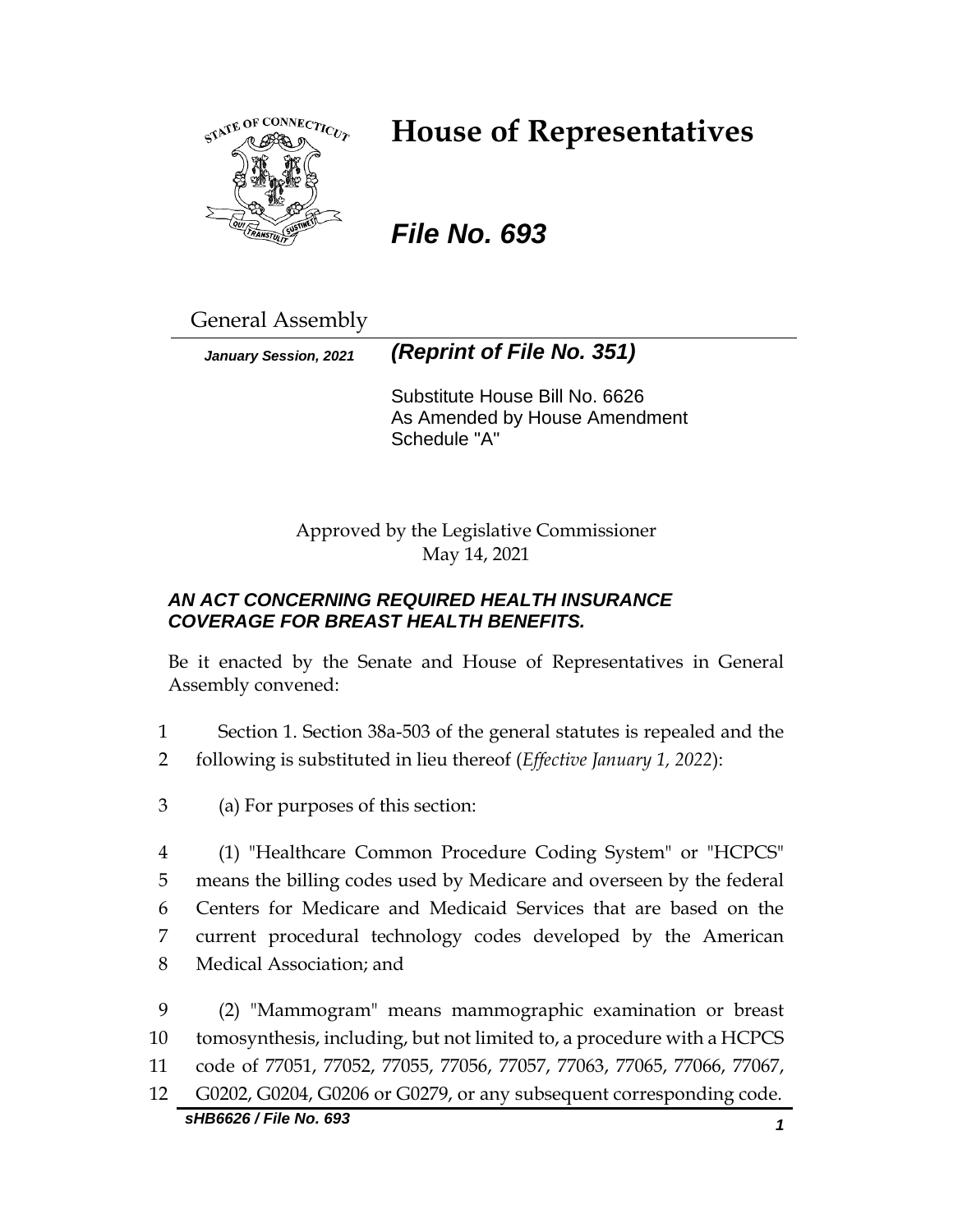| 13 | (b) (1) Each individual health insurance policy providing coverage of                            |  |  |  |
|----|--------------------------------------------------------------------------------------------------|--|--|--|
| 14 | the type specified in subdivisions $(1)$ , $(2)$ , $(4)$ , $(10)$ , $(11)$ and $(12)$ of section |  |  |  |
| 15 | 38a-469 delivered, issued for delivery, renewed, amended or continued                            |  |  |  |
| 16 | in this state shall provide benefits for diagnostic and screening                                |  |  |  |
| 17 | mammograms [to any woman covered under the policy] for insureds                                  |  |  |  |
| 18 | that are at least equal to the following minimum requirements:                                   |  |  |  |
| 19 | (A) A baseline mammogram, which may be provided by breast                                        |  |  |  |
| 20 | tomosynthesis at the option of the [woman covered under the policy]                              |  |  |  |
| 21 | insured, for [any woman] an insured who is: [thirty-five]                                        |  |  |  |
| 22 | (i) Thirty-five to thirty-nine years of age, inclusive; [and] or                                 |  |  |  |
| 23 | (ii) Younger than thirty-five years of age if the insured is believed to                         |  |  |  |
| 24 | be at increased risk for breast cancer due to:                                                   |  |  |  |
| 25 | (I) A family history of breast cancer;                                                           |  |  |  |
| 26 | (II) Positive genetic testing for the harmful variant of breast cancer                           |  |  |  |
| 27 | gene one, breast cancer gene two or any other gene variant that                                  |  |  |  |
| 28 | materially increases the insured's risk for breast cancer;                                       |  |  |  |
|    |                                                                                                  |  |  |  |
| 29 | (III) Prior treatment for a childhood cancer if the course of treatment                          |  |  |  |
| 30 | for the childhood cancer included radiation therapy directed at the                              |  |  |  |
| 31 | <u>chest;</u>                                                                                    |  |  |  |
| 32 | Prior or ongoing hormone treatment as part of a gender<br>(IV)                                   |  |  |  |
| 33 | reassignment; or                                                                                 |  |  |  |
|    |                                                                                                  |  |  |  |
| 34 | (V) Other indications as determined by the insured's physician or                                |  |  |  |
| 35 | advanced practice registered nurse; and                                                          |  |  |  |
| 36 | (B) [a mammogram] Mammograms, which may be provided by                                           |  |  |  |
| 37 | breast tomosynthesis at the option of the [woman covered under the                               |  |  |  |
| 38 | policy] insured, every year for [any woman] an insured who is: [forty]                           |  |  |  |
| 39 | (i) Forty years of age or older; [.] or                                                          |  |  |  |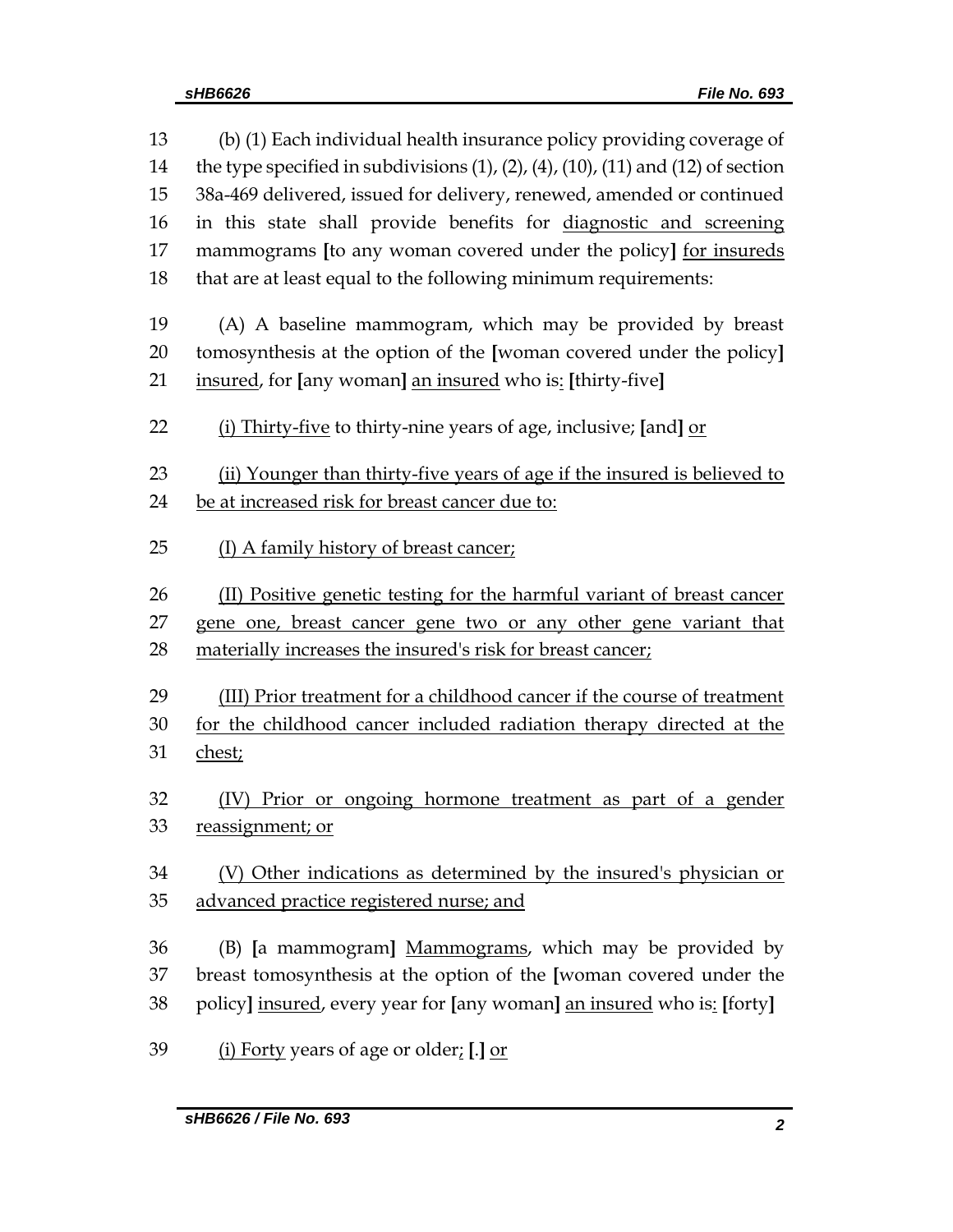|    | File No. 693<br>sHB6626                                                     |
|----|-----------------------------------------------------------------------------|
| 40 | (ii) Younger than forty years of age if the insured is believed to be at    |
| 41 | increased risk for breast cancer due to:                                    |
| 42 | (I) A family history, or prior personal history, of breast cancer;          |
| 43 | (II) Positive genetic testing for the harmful variant of breast cancer      |
| 44 | gene one, breast cancer gene two or any other gene that materially          |
| 45 | increases the insured's risk for breast cancer;                             |
| 46 | (III) Prior treatment for a childhood cancer if the course of treatment     |
| 47 | for the childhood cancer included radiation therapy directed at the         |
| 48 | chest;                                                                      |
| 49 | (IV) Prior or ongoing hormone treatment as part of a gender                 |
| 50 | reassignment; or                                                            |
| 51 | (V) Other indications as determined by the insured's physician or           |
| 52 | advanced practice registered nurse.                                         |
| 53 | (2) Such policy shall provide additional benefits for:                      |
| 54 | (A) Comprehensive [ultrasound screening] diagnostic and screening           |
| 55 | ultrasounds of an entire breast or breasts if:                              |
|    |                                                                             |
| 56 | (i) A mammogram demonstrates heterogeneous or dense breast                  |
| 57 | tissue based on the Breast Imaging Reporting and Data System                |
| 58 | established by the American College of Radiology; or                        |
| 59 | (ii) [a woman] An insured is believed to be at increased risk for breast    |
| 60 | cancer due to:                                                              |
|    |                                                                             |
| 61 | (I) A family history, or prior personal history, of breast cancer; [,]      |
| 62 | (II) [positive] Positive genetic testing [, or (III) other] for the harmful |
| 63 | variant of breast cancer gene one, breast cancer gene two or any other      |
| 64 | gene that materially increases the insured's risk for breast cancer;        |
|    |                                                                             |
| 65 | (III) Prior treatment for a childhood cancer if the course of treatment     |
| 66 | for the childhood cancer included radiation therapy directed at the         |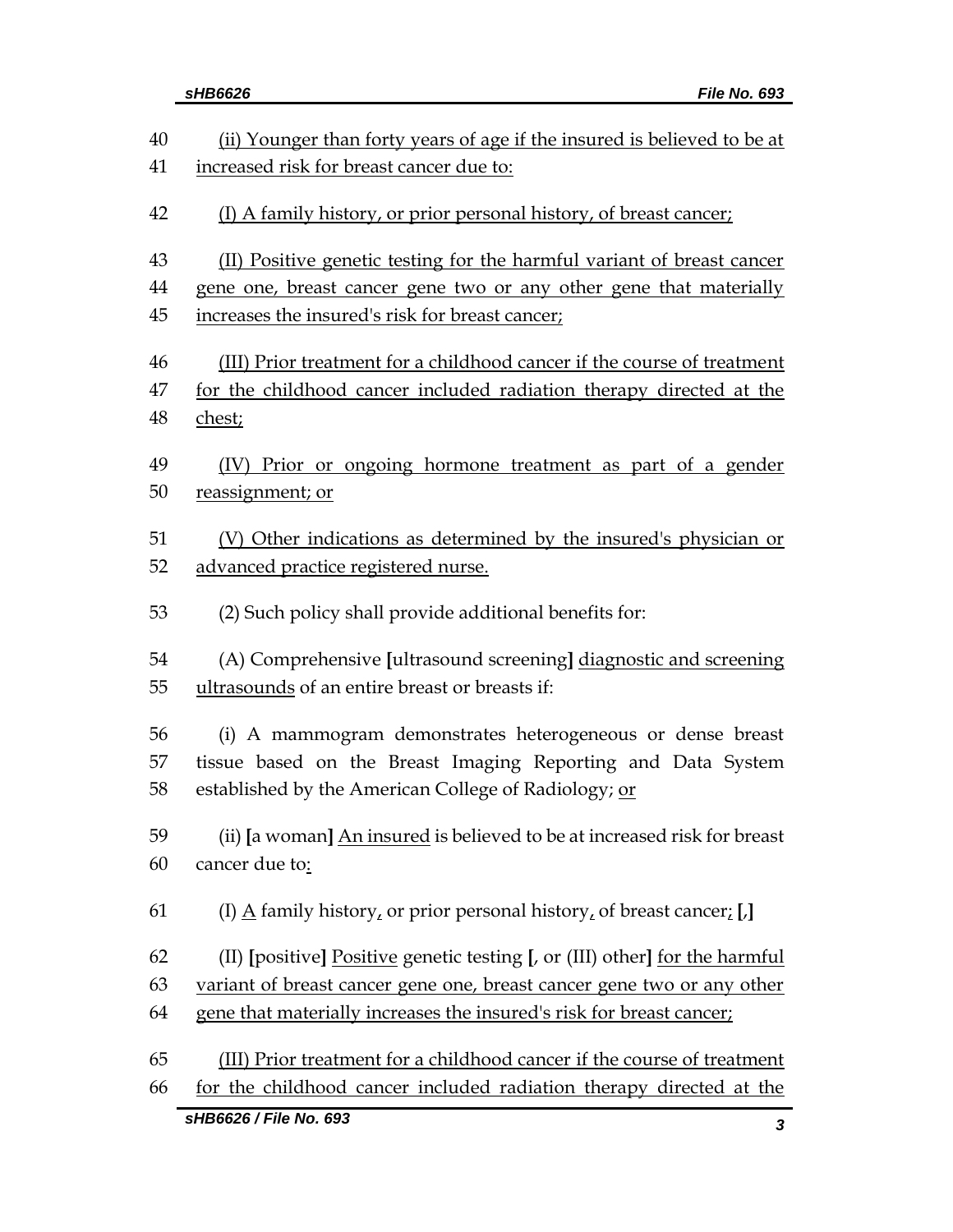| 67       | chest;                                                                                                                                         |
|----------|------------------------------------------------------------------------------------------------------------------------------------------------|
| 68       | (IV) Prior or ongoing hormone treatment as part of a gender                                                                                    |
| 69       | reassignment; or                                                                                                                               |
|          |                                                                                                                                                |
| 70       | (V) Other indications as determined by [a woman's] the insured's                                                                               |
| 71       | physician or advanced practice registered nurse; [or (iii) such screening                                                                      |
| 72       | is recommended by a woman's treating physician for a woman who (I)                                                                             |
| 73       | is forty years of age or older, (II) has a family history or prior personal                                                                    |
| 74       | history of breast cancer, or (III) has a prior personal history of breast                                                                      |
| 75       | disease diagnosed through biopsy as benign; and]                                                                                               |
| 76       | (B) [Magnetic] Diagnostic and screening magnetic resonance imaging                                                                             |
| 77       | of an entire breast or breasts: [in]                                                                                                           |
|          |                                                                                                                                                |
| 78       | (i) In accordance with guidelines established by the American Cancer                                                                           |
| 79       | Society [.] for an insured who is thirty-five years of age or older; or                                                                        |
| 80       | (ii) If an insured is younger than thirty-five years of age and believed                                                                       |
| 81       | to be at increased risk for breast cancer due to:                                                                                              |
|          |                                                                                                                                                |
| 82       | (I) A family history, or prior personal history, of breast cancer;                                                                             |
| 83       | (II) Positive genetic testing for the harmful variant of breast cancer                                                                         |
| 84       | gene one, breast cancer gene two or any other gene that materially                                                                             |
| 85       | increases the insured's risk for breast cancer;                                                                                                |
|          |                                                                                                                                                |
| 86<br>87 | (III) Prior treatment for a childhood cancer if the course of treatment<br>for the childhood cancer included radiation therapy directed at the |
| 88       | chest;                                                                                                                                         |
|          |                                                                                                                                                |
| 89       | (IV) Prior or ongoing hormone treatment as part of a gender                                                                                    |
| 90       | reassignment; or                                                                                                                               |
| 91       |                                                                                                                                                |
|          | (V) Other indications as determined by the insured's physician or                                                                              |
| 92       | advanced practice registered nurse;                                                                                                            |
| 93       | (C) Breast biopsies;                                                                                                                           |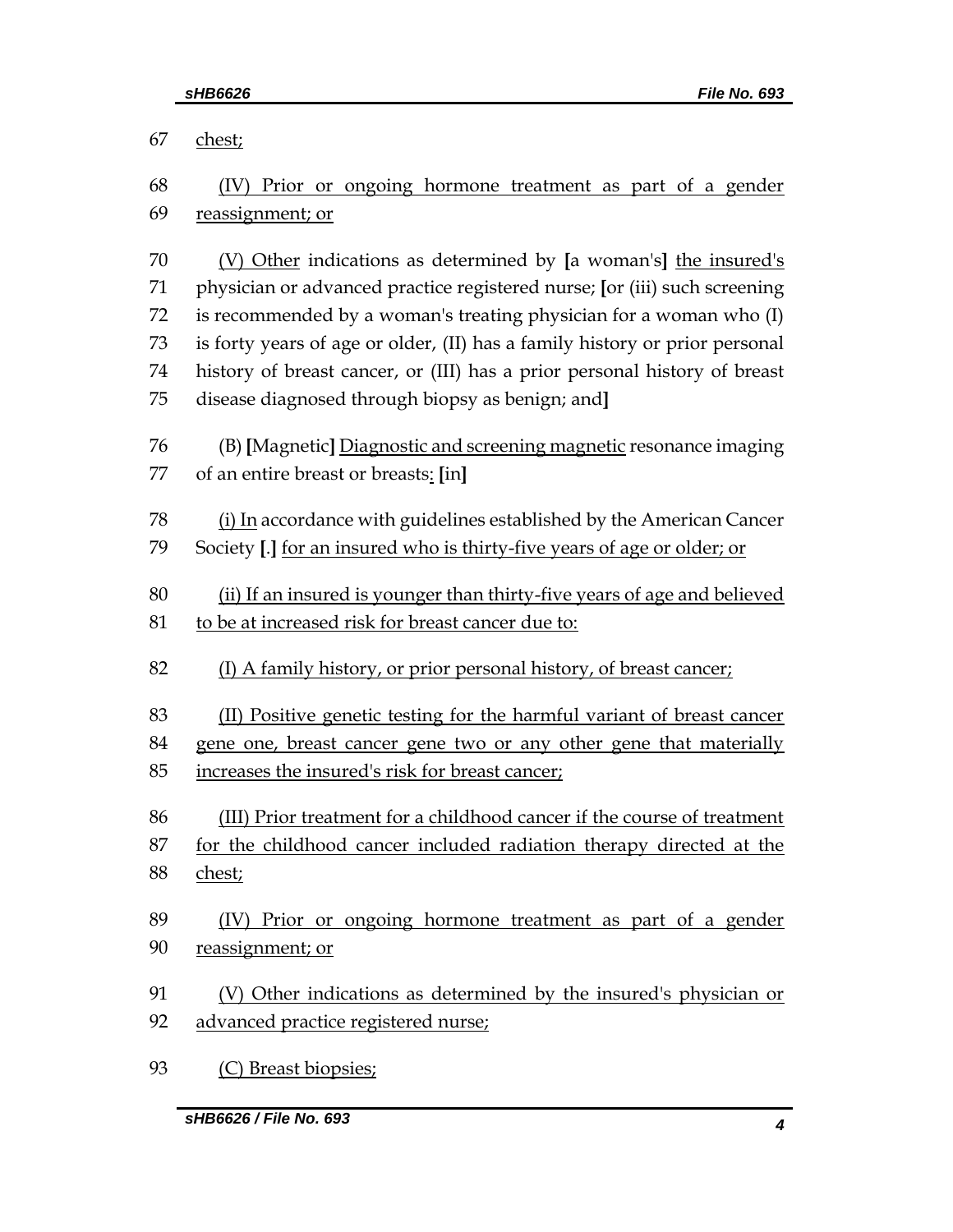| 94  | (D) Prophylactic mastectomies for an insured who is believed to be at      |
|-----|----------------------------------------------------------------------------|
| 95  | increased risk for breast cancer due to positive genetic testing for the   |
| 96  | harmful variant of breast cancer gene one, breast cancer gene two or any   |
| 97  | other gene that materially increases the insured's risk for breast cancer; |
| 98  | and                                                                        |
| 99  | (E) Breast reconstructive surgery for an insured who has undergone:        |
| 100 | (i) A prophylactic mastectomy; or                                          |

101 (ii) A mastectomy as part of the insured's course of treatment for 102 breast cancer.

 (c) Benefits under this section shall be subject to any policy provisions that apply to other services covered by such policy, except that no such policy shall impose a coinsurance, copayment, deductible or other out- of-pocket expense for such benefits. The provisions of this subsection shall apply to a high deductible health plan, as that term is used in subsection (f) of section 38a-493, to the maximum extent permitted by federal law, except if such plan is used to establish a medical savings account or an Archer MSA pursuant to Section 220 of the Internal Revenue Code of 1986 or any subsequent corresponding internal revenue code of the United States, as amended from time to time, or a health savings account pursuant to Section 223 of said Internal Revenue Code, as amended from time to time, the provisions of this subsection shall apply to such plan to the maximum extent that (1) is permitted by federal law, and (2) does not disqualify such account for the deduction allowed under said Section 220 or 223, as applicable.

*sHB6626 / File No. 693 5* (d) Each mammography report provided to **[**a patient**]** an insured shall include information about breast density, based on the Breast Imaging Reporting and Data System established by the American College of Radiology. Where applicable, such report shall include the following notice: "If your mammogram demonstrates that you have dense breast tissue, which could hide small abnormalities, you might benefit from supplementary screening tests, which can include a breast ultrasound screening or a breast MRI examination, or both, depending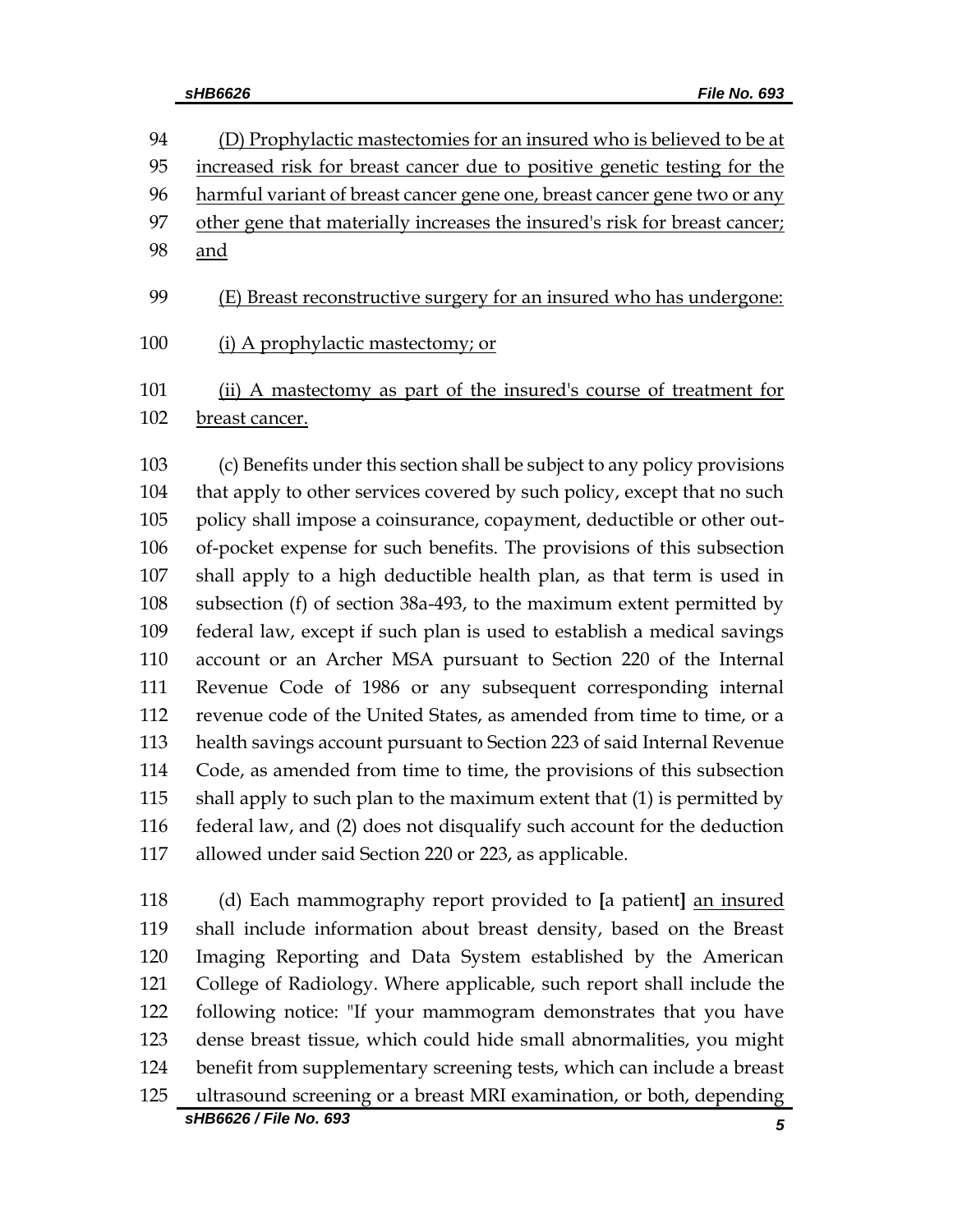on your individual risk factors. A report of your mammography results, which contains information about your breast density, has been sent to your physician's or advanced practice registered nurse's office and you should contact your physician or advanced practice registered nurse if you have any questions or concerns about this report.".

 Sec. 2. Section 38a-530 of the general statutes is repealed and the following is substituted in lieu thereof (*Effective January 1, 2022*):

(a) For purposes of this section:

 (1) "Healthcare Common Procedure Coding System" or "HCPCS" means the billing codes used by Medicare and overseen by the federal Centers for Medicare and Medicaid Services that are based on the current procedural technology codes developed by the American Medical Association; and

 (2) "Mammogram" means mammographic examination or breast tomosynthesis, including, but not limited to, a procedure with a HCPCS code of 77051, 77052, 77055, 77056, 77057, 77063, 77065, 77066, 77067, G0202, G0204, G0206 or G0279, or any subsequent corresponding code.

 (b) (1) Each group health insurance policy providing coverage of the 144 type specified in subdivisions  $(1)$ ,  $(2)$ ,  $(4)$ ,  $(10)$ ,  $(11)$  and  $(12)$  of section 38a-469 delivered, issued for delivery, renewed, amended or continued in this state shall provide benefits for diagnostic and screening mammograms **[**to any woman covered under the policy**]** for insureds 148 that are at least equal to the following minimum requirements:

 (A) A baseline mammogram, which may be provided by breast tomosynthesis at the option of the **[**woman covered under the policy**]** insured, for **[**any woman**]** an insured who is: **[**thirty-five**]**

(i) Thirty-five to thirty-nine years of age, inclusive; **[**and**]** or

(ii) Younger than thirty-five years of age if the insured is believed to

be at increased risk for breast cancer due to: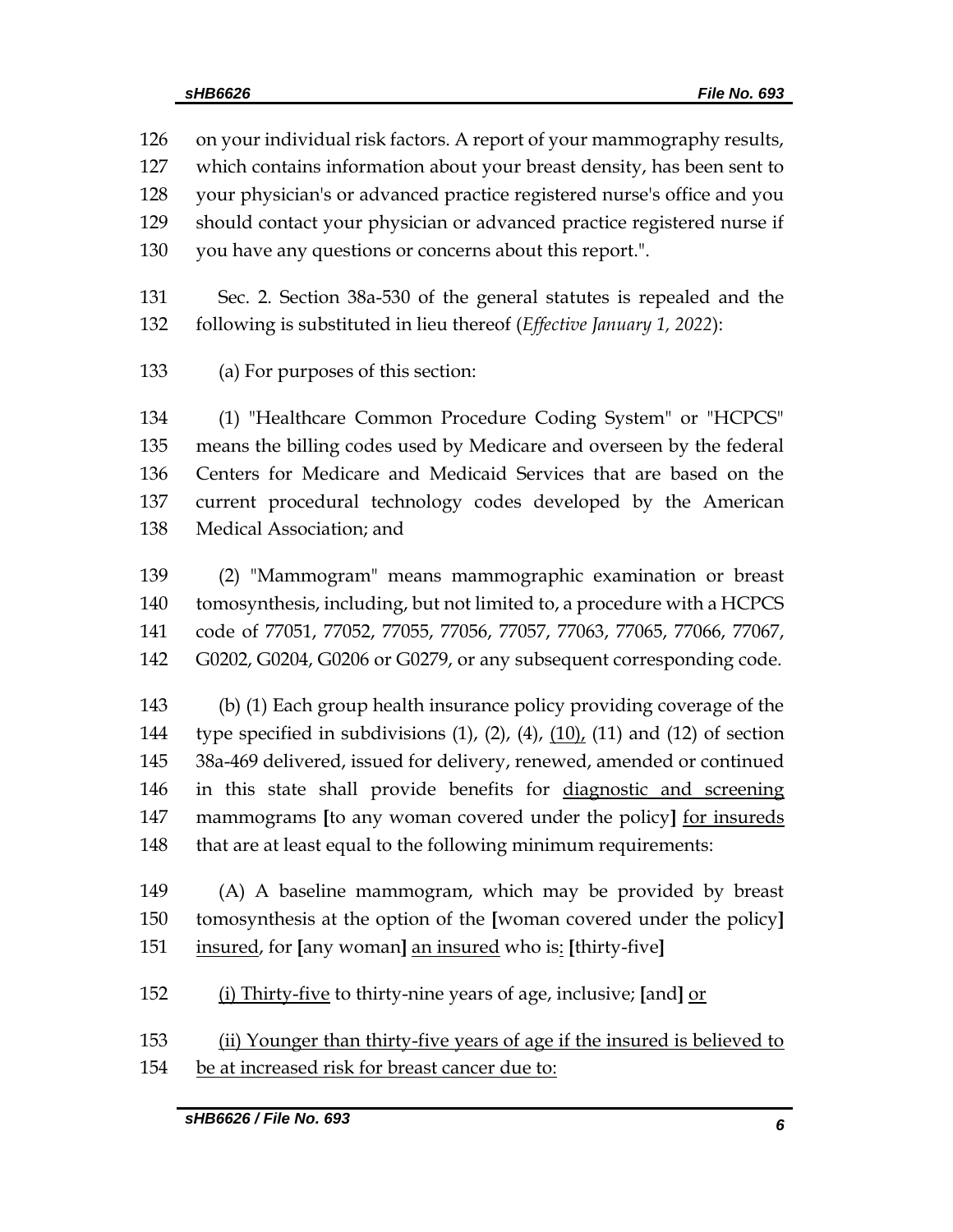|     | sHB6626<br>File No. 693                                                  |  |  |  |
|-----|--------------------------------------------------------------------------|--|--|--|
| 155 | (I) A family history of breast cancer;                                   |  |  |  |
| 156 | (II) Positive genetic testing for the harmful variant of breast cancer   |  |  |  |
| 157 | gene one, breast cancer gene two or any other gene variant that          |  |  |  |
| 158 | materially increases the insured's risk for breast cancer;               |  |  |  |
| 159 | (III) Prior treatment for a childhood cancer if the course of treatment  |  |  |  |
| 160 | for the childhood cancer included radiation therapy directed at the      |  |  |  |
| 161 | chest;                                                                   |  |  |  |
| 162 | (IV) Prior or ongoing hormone treatment as part of a gender              |  |  |  |
| 163 | reassignment; or                                                         |  |  |  |
| 164 | (V) Other indications as determined by the insured's physician or        |  |  |  |
| 165 | advanced practice registered nurse; and                                  |  |  |  |
| 166 | (B) [a mammogram] Mammograms, which may be provided by                   |  |  |  |
| 167 | breast tomosynthesis at the option of the [woman covered under the       |  |  |  |
| 168 | policy] insured, every year for [any woman] an insured who is: [forty]   |  |  |  |
| 169 | (i) Forty years of age or older. [.] or                                  |  |  |  |
| 170 | (ii) Younger than forty years of age if the insured is believed to be at |  |  |  |
| 171 | increased risk for breast cancer due to:                                 |  |  |  |
| 172 | (I) A family history, or prior personal history, of breast cancer;       |  |  |  |
| 173 | (II) Positive genetic testing for the harmful variant of breast cancer   |  |  |  |
| 174 | gene one, breast cancer gene two or any other gene that materially       |  |  |  |
| 175 | increases the insured's risk for breast cancer;                          |  |  |  |
| 176 | (III) Prior treatment for a childhood cancer if the course of treatment  |  |  |  |
| 177 | for the childhood cancer included radiation therapy directed at the      |  |  |  |
| 178 | chest;                                                                   |  |  |  |
| 179 | Prior or ongoing hormone treatment as part of a gender<br>(IV)           |  |  |  |
| 180 | reassignment; or                                                         |  |  |  |
| 181 | Other indications as determined by the insured's physician or            |  |  |  |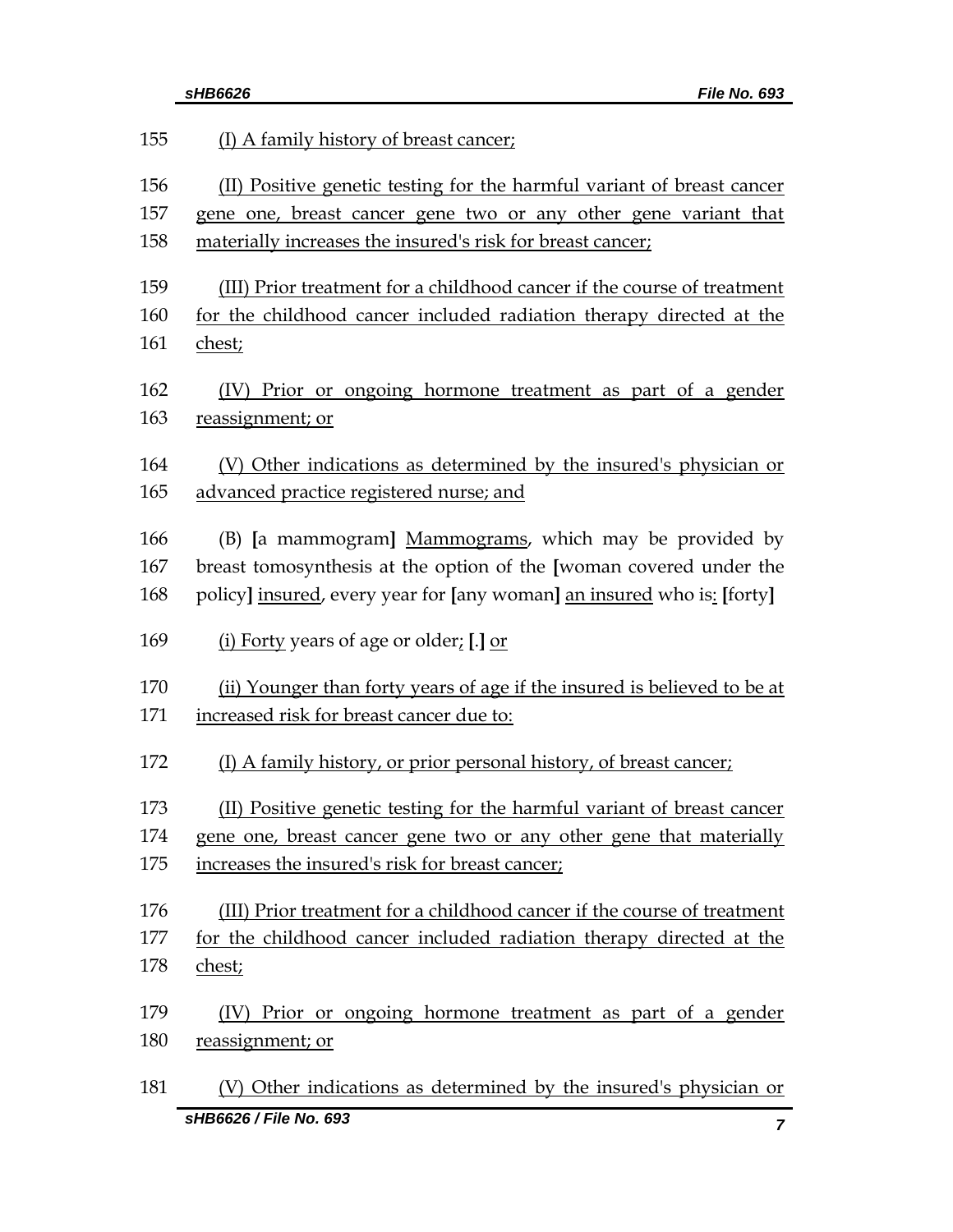| 182        | advanced practice registered nurse.                                                                                  |  |  |
|------------|----------------------------------------------------------------------------------------------------------------------|--|--|
| 183        | (2) Such policy shall provide additional benefits for:                                                               |  |  |
| 184        | (A) Comprehensive [ultrasound screening] diagnostic and screening                                                    |  |  |
| 185        | ultrasounds of an entire breast or breasts if:                                                                       |  |  |
| 186        | (i) A mammogram demonstrates heterogeneous or dense breast                                                           |  |  |
| 187<br>188 | tissue based on the Breast Imaging Reporting and Data System<br>established by the American College of Radiology; or |  |  |
| 189<br>190 | (ii) [a woman] An insured is believed to be at increased risk for breast<br>cancer due to:                           |  |  |
| 191        | (I) $\underline{A}$ family history, or prior personal history, of breast cancer; [J]                                 |  |  |
| 192        | (II) [positive] Positive genetic testing [, or (III) other] for the harmful                                          |  |  |
| 193        | variant of breast cancer gene one, breast cancer gene two or any other                                               |  |  |
| 194        | gene that materially increases the insured's risk for breast cancer;                                                 |  |  |
| 195        | (III) Prior treatment for a childhood cancer if the course of treatment                                              |  |  |
| 196        | for the childhood cancer included radiation therapy directed at the                                                  |  |  |
| 197        | chest;                                                                                                               |  |  |
| 198        | (IV) Prior or ongoing hormone treatment as part of a gender                                                          |  |  |
| 199        | reassignment; or                                                                                                     |  |  |
| 200        | (V) Other indications as determined by [a woman's] the insured's                                                     |  |  |
| 201        | physician or advanced practice registered nurse; [or (iii) such screening                                            |  |  |
| 202        | is recommended by a woman's treating physician for a woman who (I)                                                   |  |  |
| 203        | is forty years of age or older, (II) has a family history or prior personal                                          |  |  |
| 204        | history of breast cancer, or (III) has a prior personal history of breast                                            |  |  |
| 205        | disease diagnosed through biopsy as benign; and]                                                                     |  |  |
| 206        | (B) [Magnetic] Diagnostic and screening magnetic resonance imaging                                                   |  |  |
| 207        | of an entire breast or breasts: [in]                                                                                 |  |  |
| 208        | (i) In accordance with guidelines established by the American Cancer                                                 |  |  |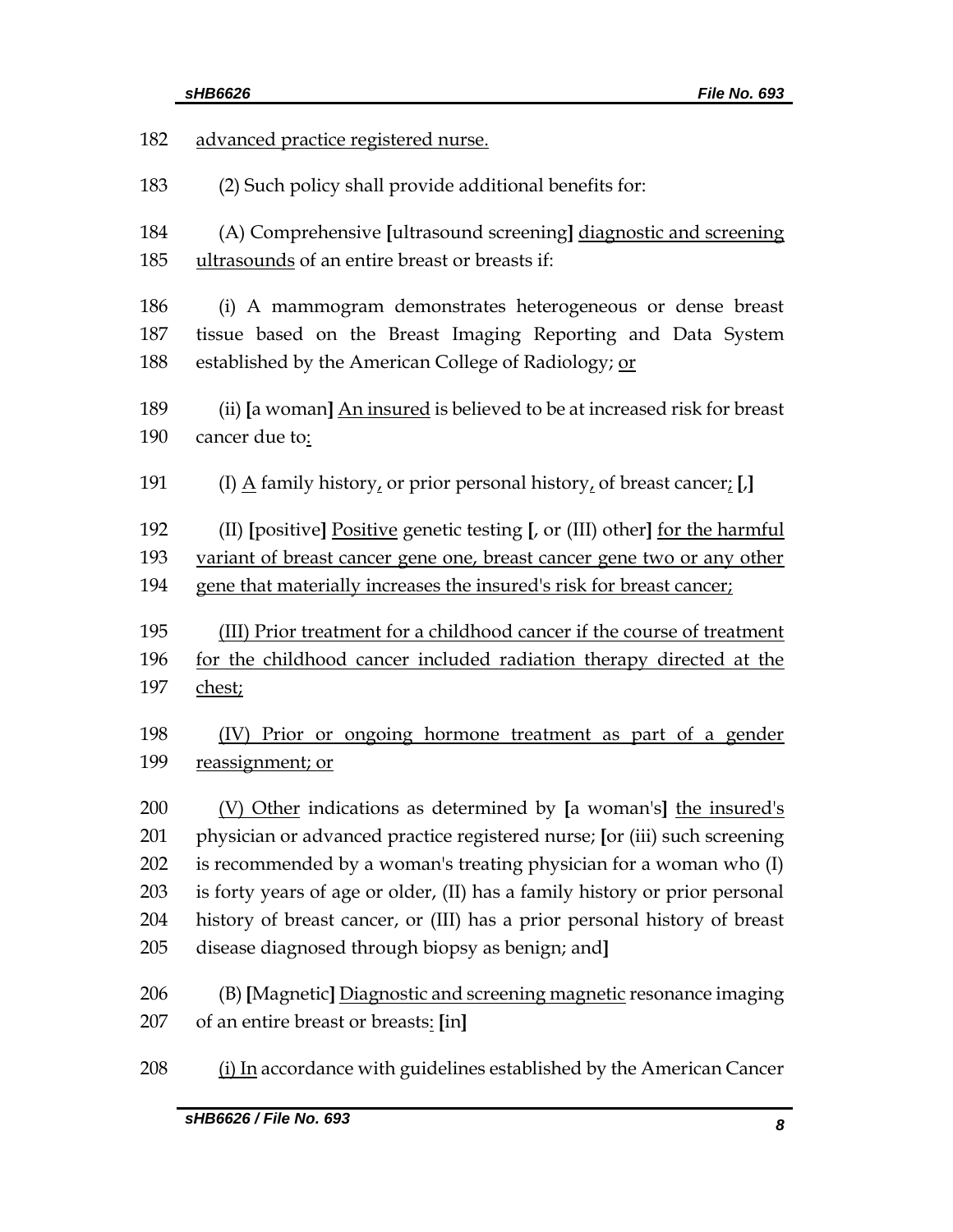| 209 | Society [.] for an insured who is thirty-five years of age or older; or    |  |  |
|-----|----------------------------------------------------------------------------|--|--|
| 210 | (ii) If an insured is younger than thirty-five years of age and believed   |  |  |
| 211 | to be at increased risk for breast cancer due to:                          |  |  |
| 212 | (I) A family history, or prior personal history, of breast cancer;         |  |  |
| 213 | (II) Positive genetic testing for the harmful variant of breast cancer     |  |  |
| 214 | gene one, breast cancer gene two or any other gene that materially         |  |  |
| 215 | increases the insured's risk for breast cancer;                            |  |  |
| 216 | (III) Prior treatment for a childhood cancer if the course of treatment    |  |  |
| 217 | for the childhood cancer included radiation therapy directed at the        |  |  |
| 218 | chest;                                                                     |  |  |
| 219 | (IV) Prior or ongoing hormone treatment as part of a gender                |  |  |
| 220 | reassignment; or                                                           |  |  |
| 221 | (V) Other indications as determined by the insured's physician or          |  |  |
| 222 | advanced practice registered nurse;                                        |  |  |
| 223 | (C) Breast biopsies;                                                       |  |  |
| 224 | (D) Prophylactic mastectomies for an insured who is believed to be at      |  |  |
| 225 | increased risk for breast cancer due to positive genetic testing for the   |  |  |
| 226 | harmful variant of breast cancer gene one, breast cancer gene two or any   |  |  |
| 227 | other gene that materially increases the insured's risk for breast cancer; |  |  |
| 228 | <u>and</u>                                                                 |  |  |
| 229 | (E) Breast reconstructive surgery for an insured who has undergone:        |  |  |
| 230 | (i) A prophylactic mastectomy; or                                          |  |  |
| 231 | (ii) A mastectomy as part of the insured's course of treatment for         |  |  |
| 232 | breast cancer.                                                             |  |  |
|     |                                                                            |  |  |
| 233 | (c) Benefits under this section shall be subject to any policy provisions  |  |  |
| 234 | that apply to other services covered by such policy, except that no such   |  |  |
| 235 | policy shall impose a coinsurance, copayment, deductible or other out-     |  |  |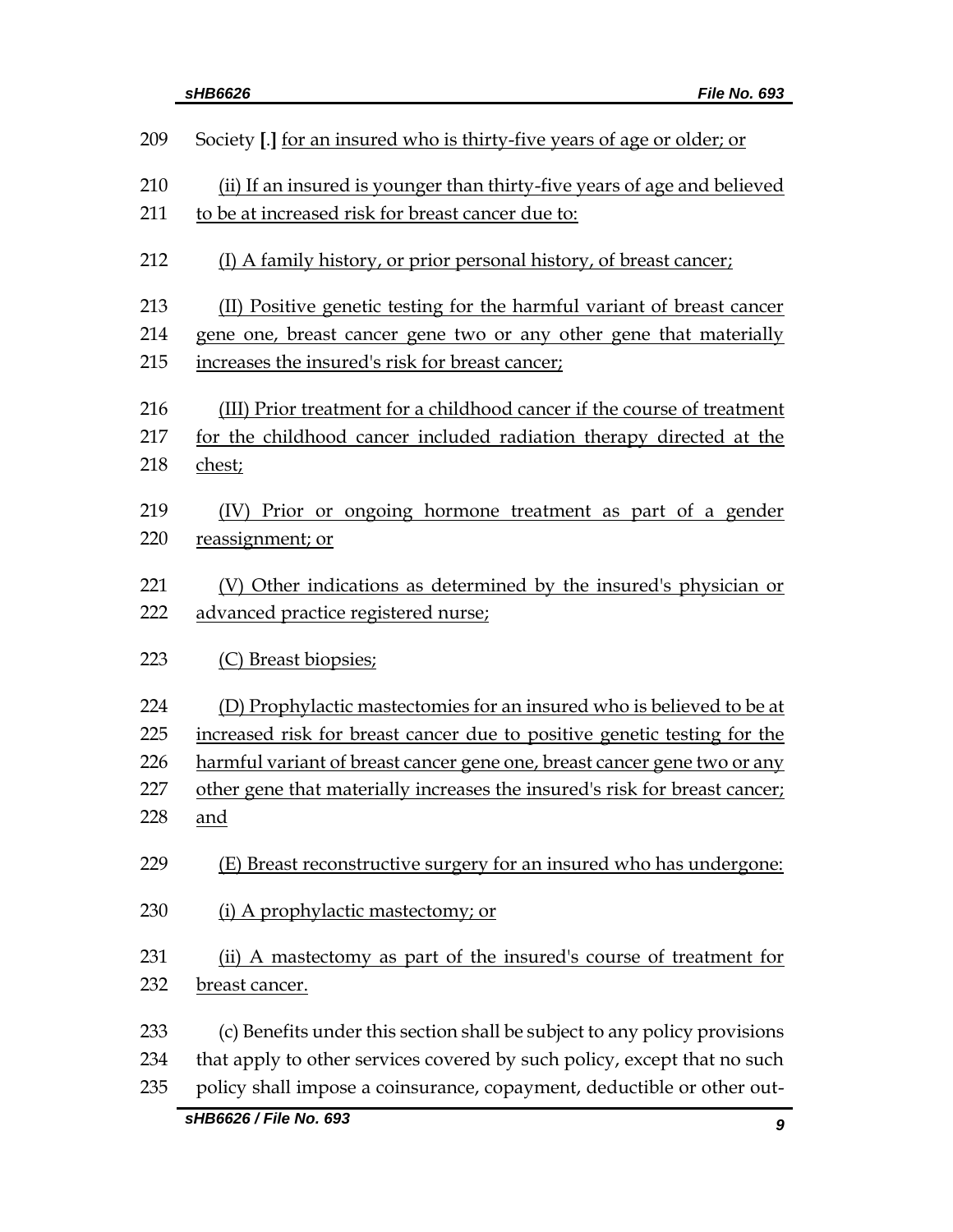of-pocket expense for such benefits. The provisions of this subsection shall apply to a high deductible health plan, as that term is used in subsection (f) of section 38a-520, to the maximum extent permitted by federal law, except if such plan is used to establish a medical savings account or an Archer MSA pursuant to Section 220 of the Internal Revenue Code of 1986 or any subsequent corresponding internal revenue code of the United States, as amended from time to time, or a health savings account pursuant to Section 223 of said Internal Revenue Code, as amended from time to time, the provisions of this subsection 245 shall apply to such plan to the maximum extent that (1) is permitted by federal law, and (2) does not disqualify such account for the deduction allowed under said Section 220 or 223, as applicable.

 (d) Each mammography report provided to **[**a patient**]** an insured shall include information about breast density, based on the Breast Imaging Reporting and Data System established by the American College of Radiology. Where applicable, such report shall include the following notice: "If your mammogram demonstrates that you have dense breast tissue, which could hide small abnormalities, you might benefit from supplementary screening tests, which can include a breast ultrasound screening or a breast MRI examination, or both, depending on your individual risk factors. A report of your mammography results, which contains information about your breast density, has been sent to your physician's or advanced practice registered nurse's office and you should contact your physician or advanced practice registered nurse if you have any questions or concerns about this report.".

| This act shall take effect as follows and shall amend the following  <br>sections: |                 |         |  |
|------------------------------------------------------------------------------------|-----------------|---------|--|
| Section 1                                                                          | January 1, 2022 | 38a-503 |  |
| $\left  \right.$ Sec. 2                                                            | January 1, 2022 | 38a-530 |  |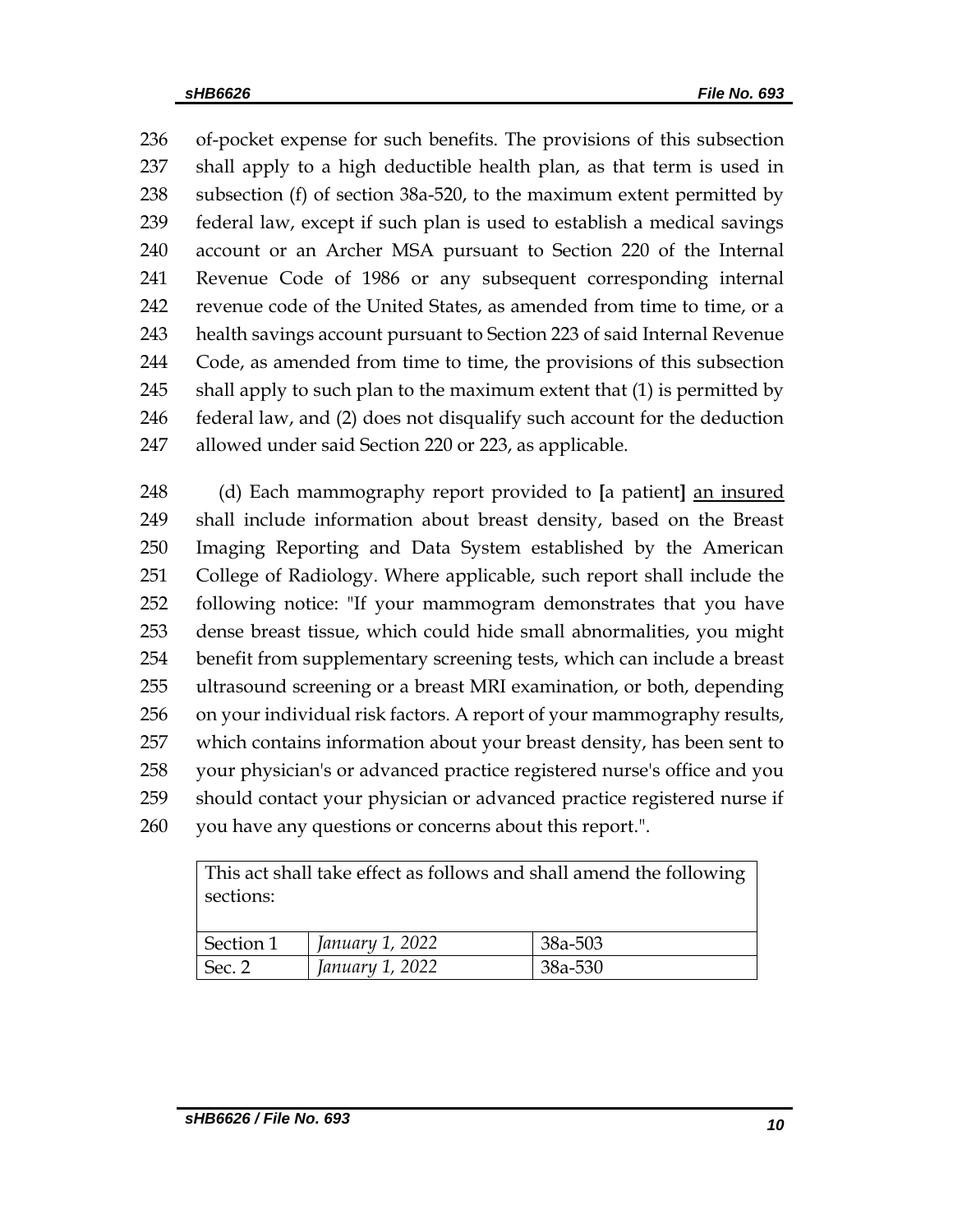*The following Fiscal Impact Statement and Bill Analysis are prepared for the benefit of the members of the General Assembly, solely for purposes of information, summarization and explanation and do not represent the intent of the General Assembly or either chamber thereof for any purpose. In general,*  fiscal impacts are based upon a variety of informational sources, including the analyst's professional *knowledge. Whenever applicable, agency data is consulted as part of the analysis, however final products do not necessarily reflect an assessment from any specific department.*

#### *OFA Fiscal Note*

#### *State Impact:*

| <b>Agency Affected</b> | <b>Fund-Effect</b> | FY 22 \$  | FY 23 \$  |
|------------------------|--------------------|-----------|-----------|
| ACA – State Mandate    | GF - Cost          | See Below | See Below |
| Note: GF=General Fund  |                    |           |           |

#### *Municipal Impact:*

| <b>Municipalities</b>  | Effect | FY 22 \$ | FY 23 \$ |
|------------------------|--------|----------|----------|
| Various Municipalities | Cost   | Minimal  | Minimal  |

#### *Explanation*

The bill as amended expands the criteria for which health insurance policies must provide coverage for mammograms and other treatments used to diagnose breast cancer, mandates coverage for prophylactic mastectomies and breast reconstructive surgery, and results in a cost to the state to defray costs of providing these benefits on the Exchange. The bill as amended will also result in a cost to fully-insured municipalities.

The bill as amended is anticipated to expand coverage under the Exchange and fully-insured municipal plans in only limited circumstance; federal and state law already mandate the included benefits for a variety of criteria.

There is a cost to fully-insured municipalities due to expanding coverage criteria for the included diagnostic treatments and procedures, to the extent that their policies are not currently in accordance with the provisions of the amendment. The cost to include any associated benefits not currently covered will be reflected in plan premiums for plan years starting on or after January 1, 2022. Premiums will increase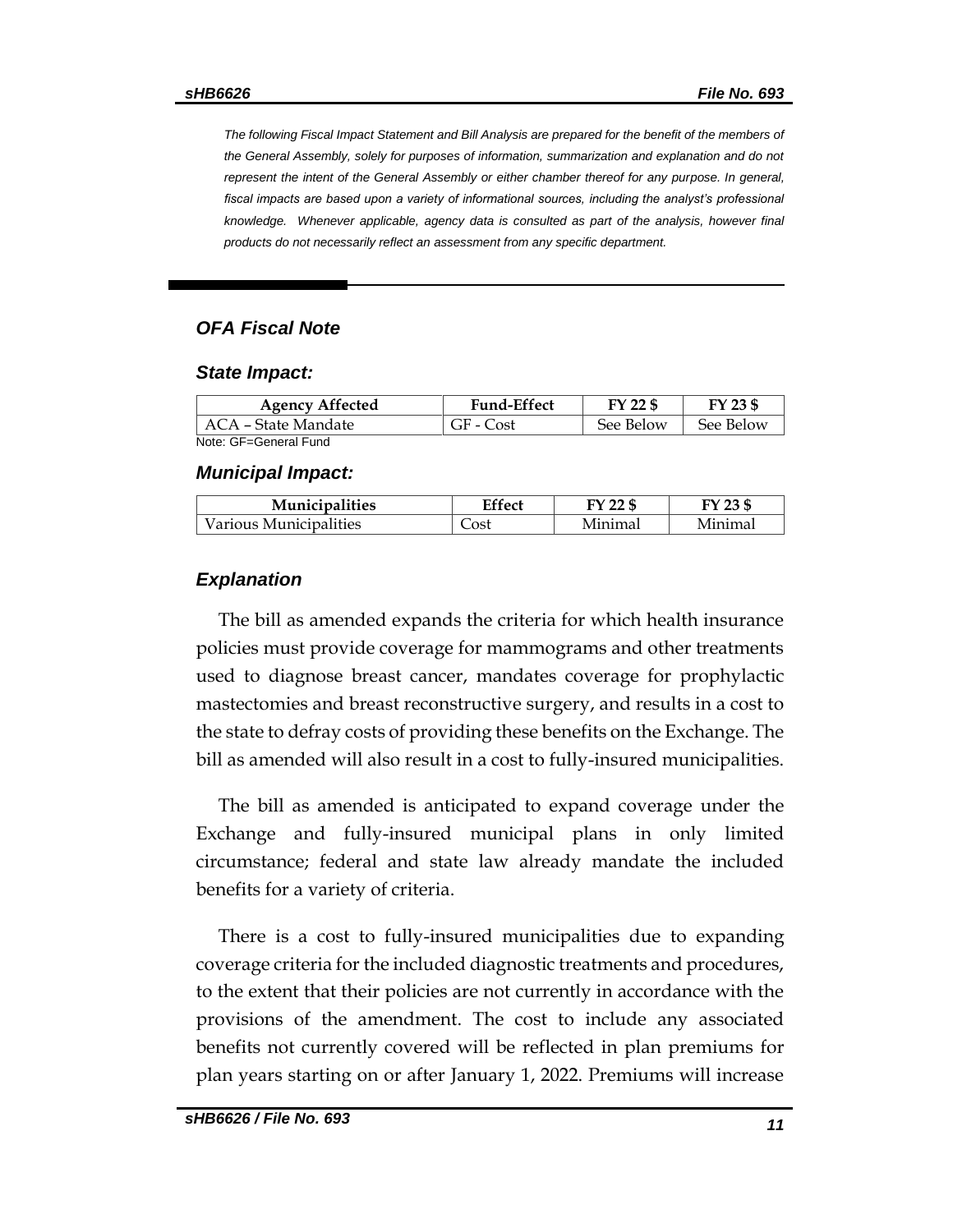based on the projected utilization of benefits, as determined by plan actuaries.

The bill as amended will also result in a cost to the state pursuant to the Affordable Care Act to the extent the benefits are not currently covered under the Exchange's benchmark plan. Federal law requires the state to defray the cost of any such additional mandated benefits for all plans sold in the Exchange, by reimbursing the carrier or the insured for the excess coverage. Absent further federal guidance, state mandated benefits enacted after December 31, 2011 cannot be considered part of the essential health benefits required under federal law, unless they are already part of the benchmark plan.

The bill as amended is not anticipated to result in a cost to the state employee and retiree health plans, as the plans generally cover the included benefits. While self-insured plans are exempt from state insurance mandates, the state employee and retiree health plans have traditionally adopted them.

House "A" struck the underlying bill and its associated fiscal impact, and results in the fiscal impact described above.

#### *The Out Years*

The annualized ongoing fiscal impact identified above would continue into the future subject to future utilization and change to premiums.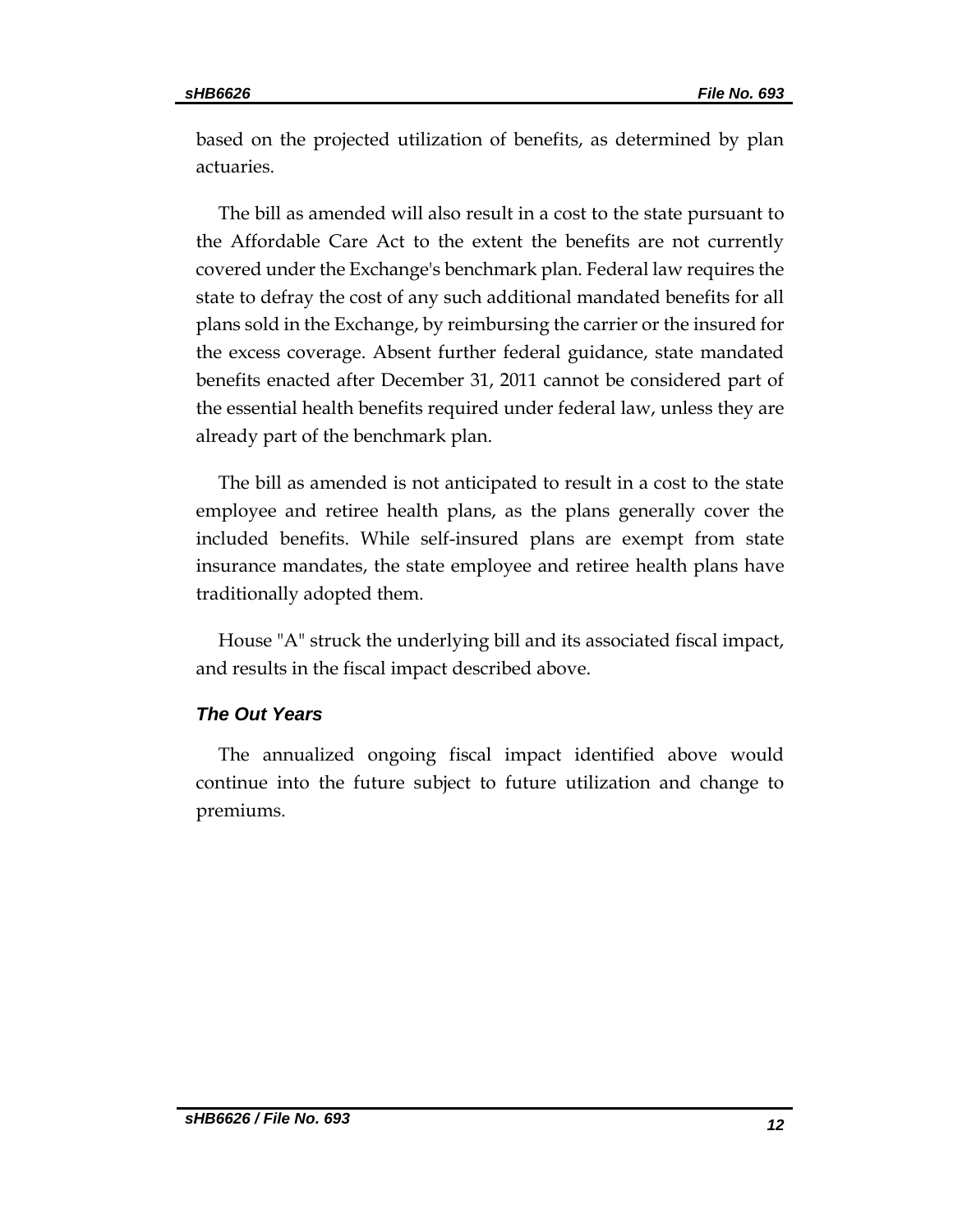## **OLR Bill Analysis sHB 6626 (as amended by House "A")\***

#### *AN ACT CONCERNING REQUIRED HEALTH INSURANCE AND MEDICAID COVERAGE, AMBULANCE SERVICES AND COST TRANSPARENCY.*

#### **SUMMARY**

This bill expands coverage requirements for mammograms, ultrasounds, and magnetic resonance imaging (MRIs) of an insured's breasts under certain commercial health insurance policies. It also requires the policies to cover breast biopsies; certain prophylactic mastectomies; and breast reconstruction surgery, subject to certain conditions.

As under existing law, the bill prohibits the policies from imposing cost sharing (coinsurance, copayments, deductibles, or other out-ofpocket expenses) for the covered services. This cost-sharing prohibition applies to all affected policies, but it only applies to high deductible health plans (1) to the extent federal law permits and (2) so long as it does not disqualify a medical or health savings account from preferable tax treatment.

The bill's requirements apply to individual and group health insurance policies delivered, issued, renewed, amended, or continued in Connecticut on or after January 1, 2022, that cover (1) basic hospital expenses; (2) basic medical-surgical expenses; (3) major medical expenses; (4) limited benefits; or (5) hospital or medical services, including those provided under an HMO plan. Because of the federal Employee Retirement Income Security Act (ERISA), state insurance benefit mandates do not apply to self-insured benefit plans.

\*House Amendment "A" replaces the underlying bill. In doing so, it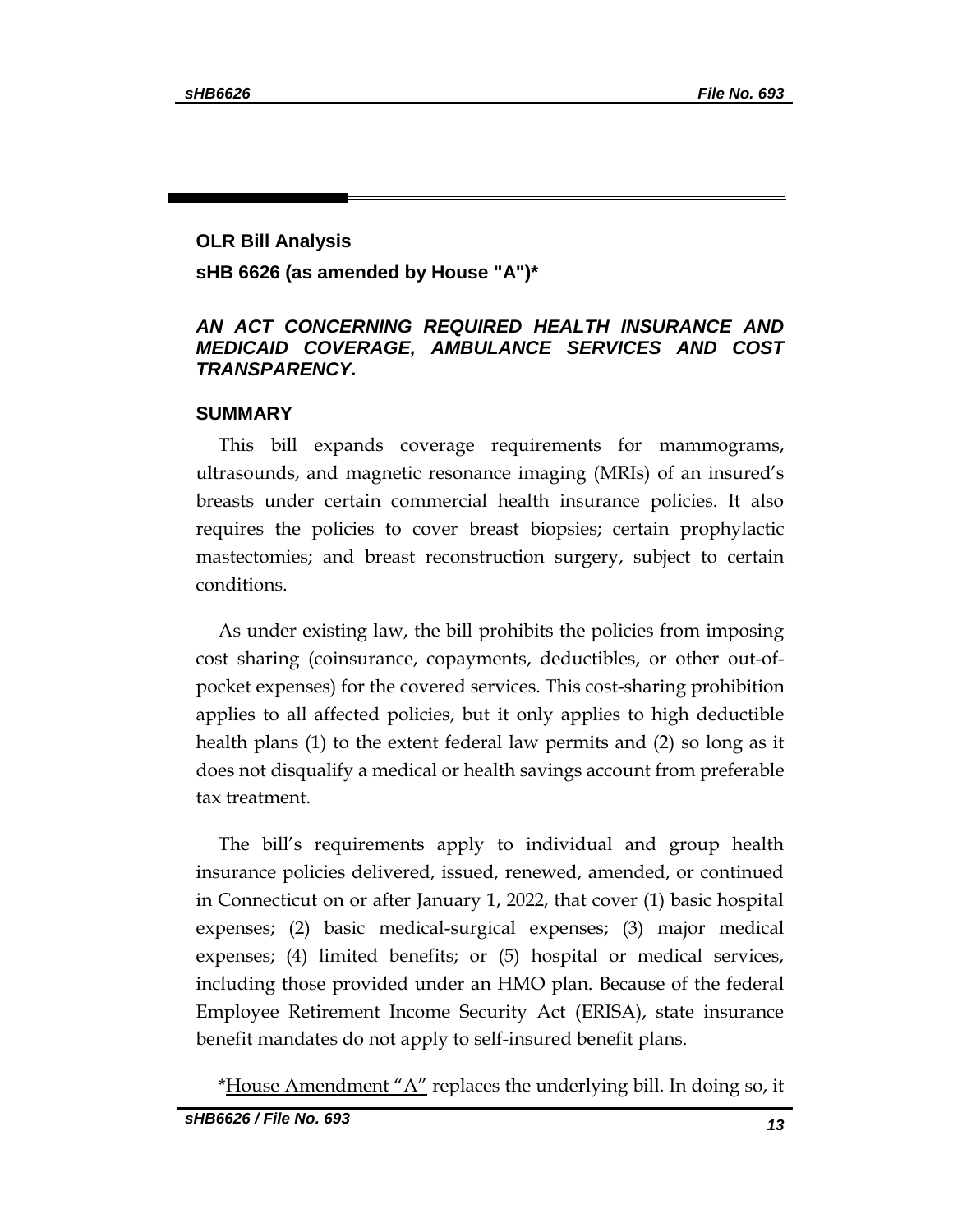eliminates various mandated insurance benefits and related provisions.

EFFECTIVE DATE: January 1, 2022

## **INSURANCE COVERAGE FOR BREAST CANCER SCREENINGS AND RELATED PROCEDURES**

#### *Mammograms*

Under current law, the affected insurance policies must cover a baseline mammogram for a woman aged 35 to 39 and an annual mammogram for a woman aged 40 or older. The bill instead requires the policies to cover diagnostic and screening mammograms at these age intervals for any insured, male or female.

It also requires the policies to cover a baseline mammogram for an insured who is younger than age 35 and an annual mammogram for an insured who is younger than age 40 if the insured is believed to be at an increased risk for breast cancer due to any of the following:

- 1. a family breast cancer history (or, if an annual mammogram, a personal breast cancer history);
- 2. positive genetic testing for the breast cancer gene one (BRCA1), breast cancer gene two (BRCA2), or other gene that materially increases the insured's breast cancer risk;
- 3. prior childhood cancer treatment that included radiation therapy to the chest;
- 4. prior or ongoing hormone treatment for gender reassignment; or
- 5. other indications the insured's physician or advanced practice registered nurse (APRN) determines.

#### *Breast Ultrasounds*

Current law requires the policies to cover a comprehensive breast ultrasound screening if a mammogram demonstrates the woman has dense breast tissue or is at increased risk for breast cancer based on family or personal breast cancer history or other indications her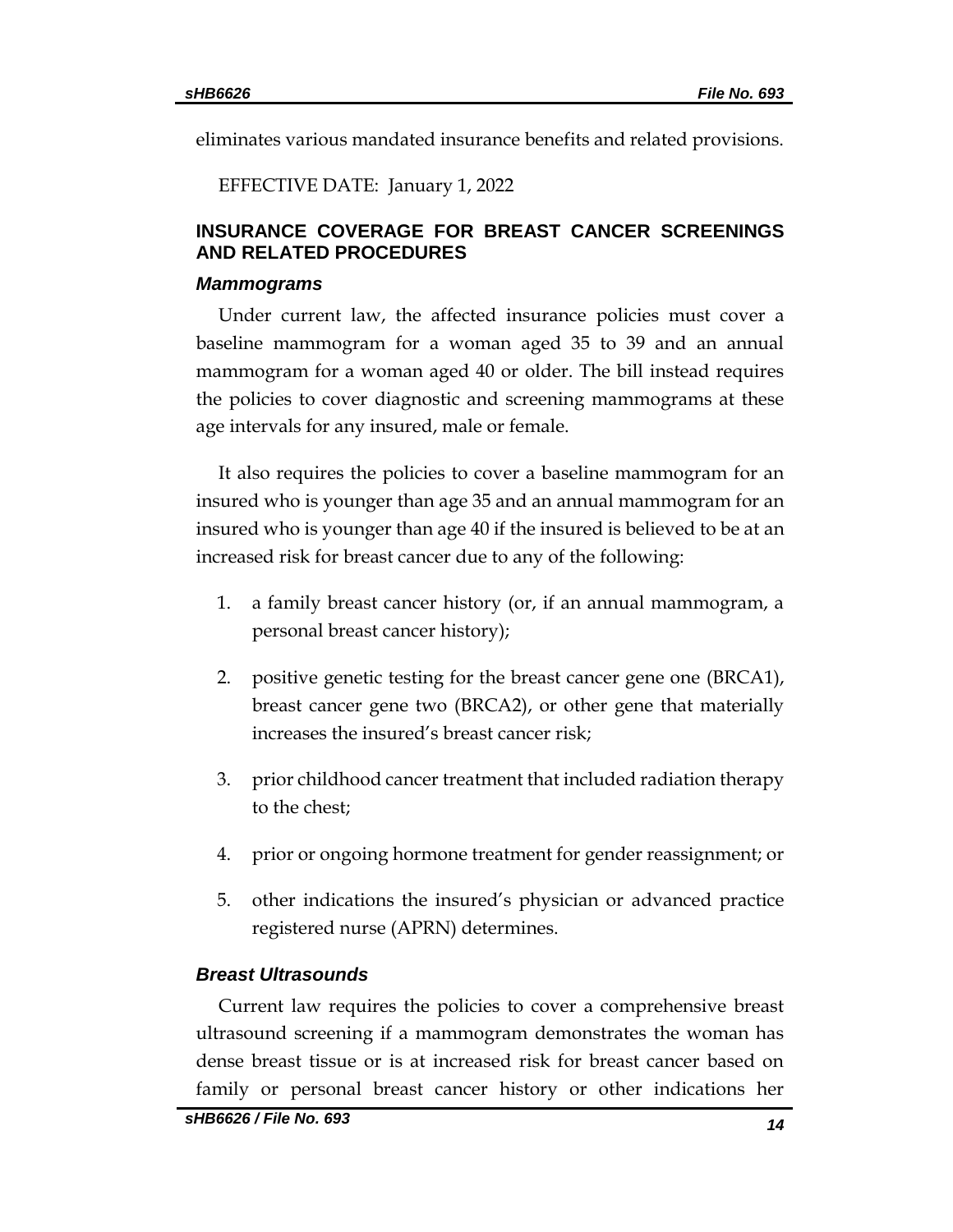physician or APRN determines.

The bill instead requires the policies to cover both diagnostic and screening breast ultrasounds for any insured whose mammogram demonstrates the insured has dense breast tissue or is at increased breast cancer due to any of the following:

- 1. a family or personal breast cancer history;
- 2. positive genetic testing for BRCA1, BRCA2, or other gene that materially increases the insured's breast cancer risk;
- 3. prior childhood cancer treatment that included radiation therapy to the chest;
- 4. prior or ongoing hormone treatment for gender reassignment; or
- 5. other indications the insured's physician or APRN determines.

### *Breast MRIs*

Current law requires the policies to cover a woman's breast MRI in accordance with American Cancer Society guidelines.

The bill instead requires the policies to cover both diagnostic and screening breast MRIs in accordance with the American Cancer Society guidelines for an insured who is (1) age 35 or older or (2) younger than age 35 who is at increased breast cancer risk due to the same five reasons listed above for ultrasound coverage.

## *Related Procedures*

The bill requires the policies to also cover the following:

- 1. breast biopsies;
- 2. prophylactic mastectomies for an insured at increased breast cancer risk due to positive genetic testing for BRCA1, BRCA2, or other gene that materially increases the insured's breast cancer risk; and